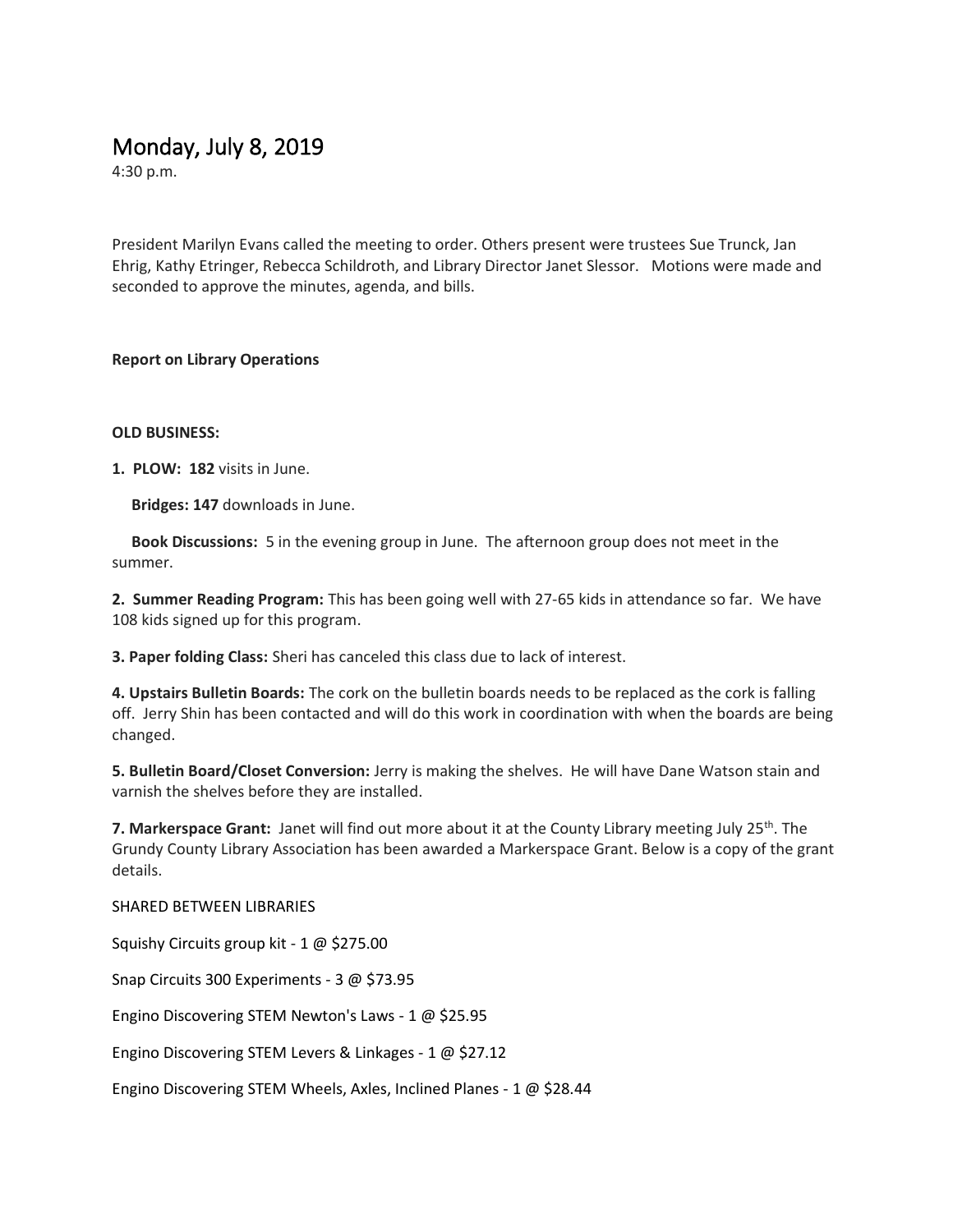Engino Discovering STEM Buildings and Bridges 1 @ \$22.09 Gears! Gears! Gears! Lights & Action 1 @ \$45.49 Gears! Gears! Gears! Super Set 1 @ \$39.99 Brother CS6000i Sewing & Quilting Machine - \$149.99 each EACH LIBRARY Will RECEIVE Perler Beads + Pegboards 20,000 beads & 6 boards set - \$37.61 36 Pack Play Doh - \$24.25 K'NEX 52 Model Set - \$38.54 TecBoss 3D Printing Pen - \$39.99 32 Color Filament Refills - \$14.79 20

Pack AA Alkaline Batteries - \$8.49

The Grundy County Library Association, which is comprised of six public libraries, has determined a need at each library for makerspace materials which would enhance their STEM education as well as allow patrons the opportunity for creative exploration. Once the items have been purchased and distributed among the libraries, a schedule of programs can be established that utilize and promote these resources. Our total cost would be about \$2,020.00, with each individual library receiving approximately \$155.00 worth of materials, and the remaining \$1,090.00 being applied towards sets and kits that will be shared among the six libraries. The majority of these makerspace materials will go towards creating new and strengthening current STEM programming for children in Grundy County public libraries. This grant would also allow us to introduce new cutting edge technology to patrons of all ages by way of 3D printing. We also want to promote traditional skills as well as multi-generational programming by purchasing sewing machines that can be used by adults and kids. These materials will help the Grundy County libraries meet benchmarks that will develop new partnerships to amplify the library's outreach and advance digital innovation goals. The county libraries believe that these resources will be a benefit to each library, and that the partnership between our libraries will be strengthened as we share these resources & machines. These makerspace materials may also generate new partnerships between our libraries other community organizations and groups.

**8. Director Job Posting:** We have 7 applicants for this position. It was proposed that we each comprise a list of 3 applicants for the job. The top 3 or 4 will be interviewed. Seeing as four candidates received an equal number of votes we will interview 4 of them. Marilyn will coordinate the interviews. Hopefully we can do that on the 15<sup>th</sup> and 16<sup>th</sup> of July. The trustees then talked about what questions we wanted to ask of the candidates. A list will be typed up and sent to trustees to edit and review. Jan will talk to City Hall about the salary, hours worked, and benefits we can offer.

**9. State Library New Outline Resource Package for FY2020:** No price has been set. The Foundation section will be available at the Library only.

**10. Landscaping:** Rebecca contacted Randy and they looked over the plants that need to be removed. He suggested that Dave Ehlers be contacted about how to improve this area and to develop a plan that could be done in phases.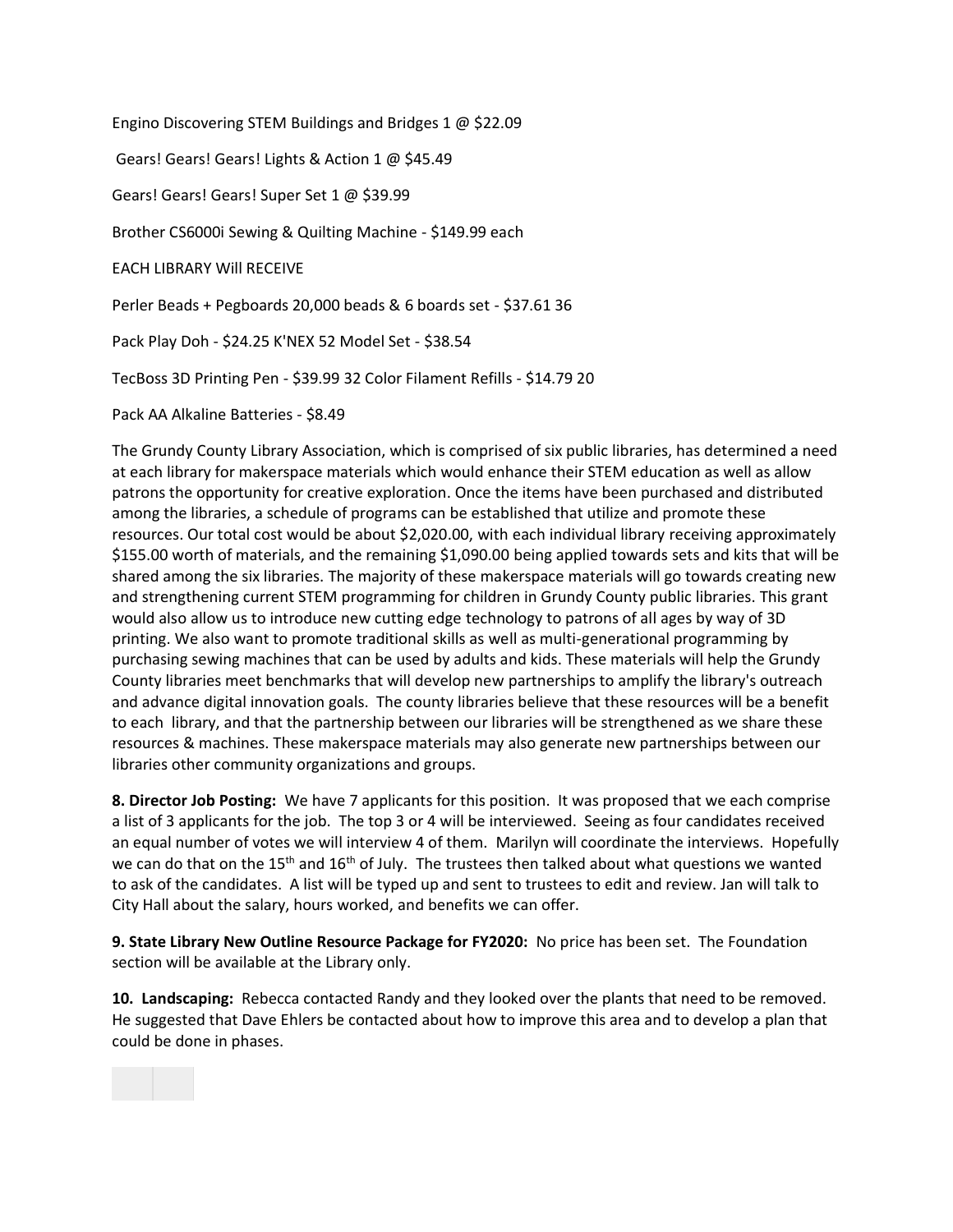**New Business:**

**Other Business:**

Meeting was adjourned at 6:45.

The next board meeting will be August 12, 2019, at 4:30 p.m.

Respectfully submitted by Rebecca Schildroth, Secretary

# Monday, August 12, 2019

4:30 p.m.

President Marilyn Evans called the meeting to order. Others present were trustees Sue Trunck, Jan Ehrig, Rebecca Schildroth, and Library Director Janet Slessor. Motions were made and seconded to approve the minutes, agenda, and bills.

#### **Report on Library Operations**

The State Library of Iowa Library reports they will have a new web site up and running soon. This new website is for PLOW libraries. The State Library and SILO are introducing this new website platform for the PLOW libraries that receive free website hosting from the state library.

#### **OLD BUSINESS:**

**1. PLOW: 200** visits in July.

**Bridges: 159** downloads in July.

**Book Discussions:** 5 in the evening group in July. The afternoon group does not meet in the summer.

**2. Summer Reading Program:** Total children signed up was 114. Seventy completed their reading logs. And eighteen prizes were given.

**3. Bulletin Board/Closet Conversion:** Jerry Shin is working on the shelves. He will have Dane Watson stain and varnish the shelves before they are installed.

**4. Makerspace Grant:** This county wide grant is in the amount of \$2,025. It is a reimbursement grant and the funds must be spent by October  $31<sup>st</sup>$ . Since the total is more than is in the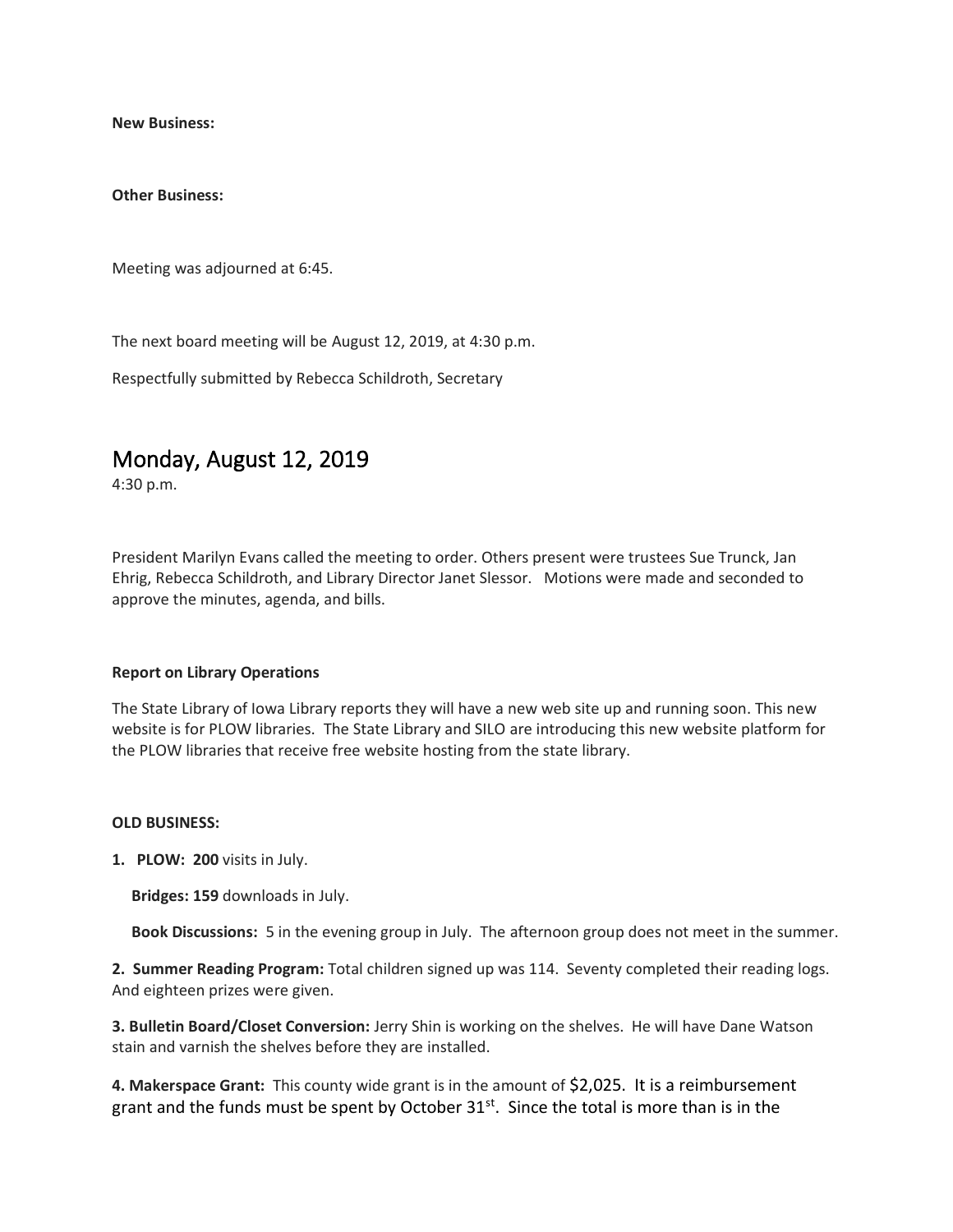Grundy County Library Association's account, it was decided to spend the initial amount from our treasury and purchase the rest through the Kling Memorial Library's Friends Group or Foundation.

**5. Note paper:** Bec has looked into options at Karen's Print Rite. The cost of 100 note cards is \$60 and the cost for 200 cards is \$100. It was moved by Jan to purchase 200 cards. The motion was seconded and passed unanimously.

**6. Landscaping:** Jan will contact Dave Ehlers. He will be asked how to improve the front area and to develop a plan that could be done in phases

**10. New Library Director:** Victoria Litwiller has been offered and accepted the position of Library Director. The Reinbeck City Council approved her hiring at their August 5 meeting. Janet's last day will be Saturday September 28. It was suggested that we have an open house for both Janet and Victoria together. Sue will talk with Victoria and come back with a date. It was suggested that Saturday the 28<sup>th</sup> from 10:00 to 12:00 be a possibility.

#### **New Business:**

**1. ADA checklist Review**: Every three years we have to review one item on the list. Janet and Cherie did this on the approach and entrance to our library. Our building does not have a handicapped parking place. We will contact the city in this regards. The sidewalk is handicapped so it was thought we could easily make a spot at the corner.

**2. Employee Handbook Review:** All trustees were assigned the task of reviewing the handbook. All trustees had completed this task prior to the meeting.

#### **Other Business:**

**1. The State Library of Iowa:** There will have a new delivery courier system starting in the fall**.** 

**2. Meeting of Trustees:** August 27<sup>th</sup> there will be a county meeting for the trustees of the county libraries.

Meeting was adjourned at 5:18.

The next board meeting will be September 9, 2019, at 4:30 p.m.

Respectfully submitted by Rebecca Schildroth, Secretary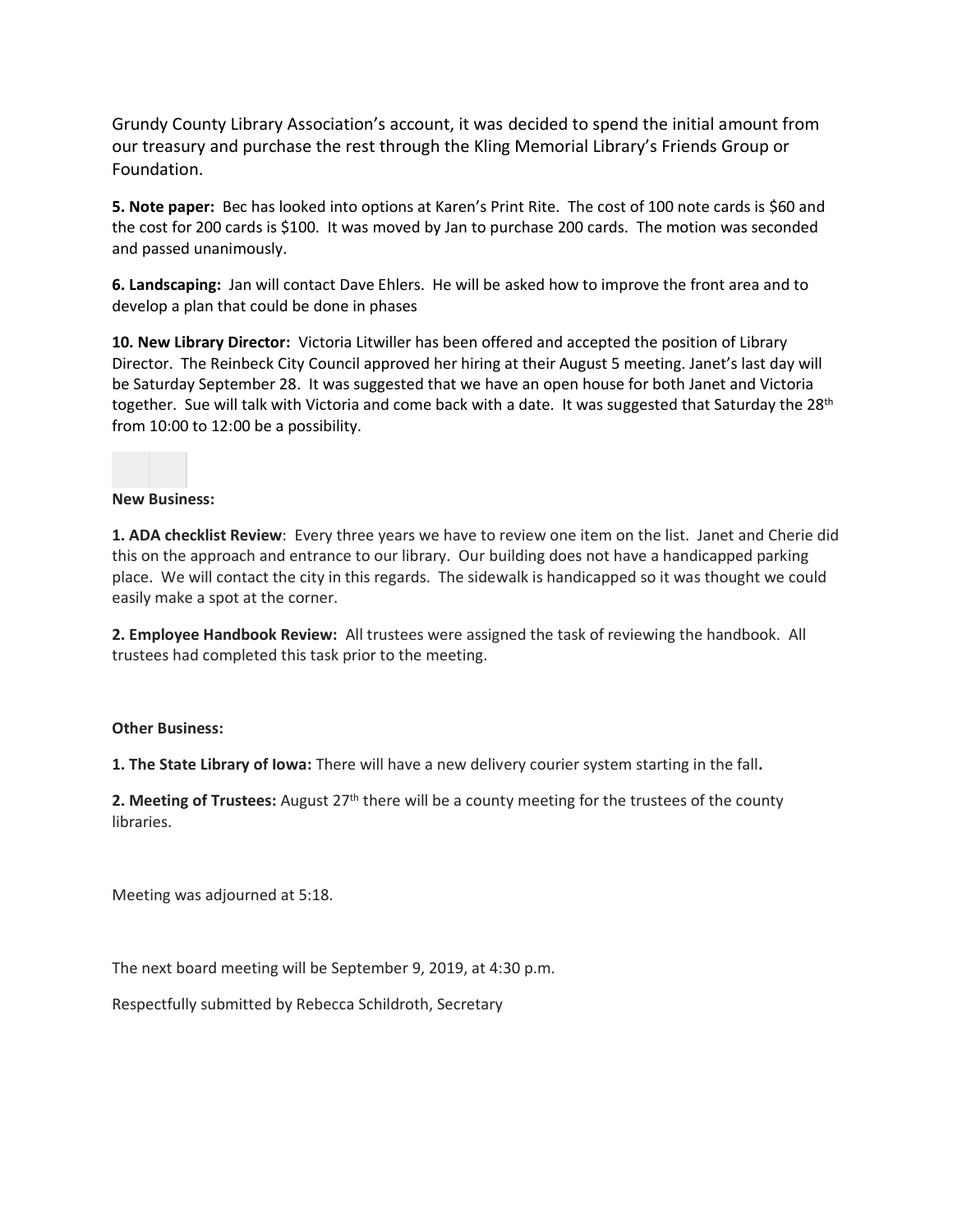# Monday, September, 9, 2019

4:30 p.m.

President Marilyn Evans called the meeting to order. Others present were trustees Kathy Etringer, Sue Trunck, Jan Ehrig, Rebecca Schildroth, and Library Director Janet Slessor. Victoria Litwiller was also in attendance. Motions were made and seconded to approve the minutes, agenda, and bills.

### **Report on Library Operations**

Janet reported that the glass on the front door was broken when a rock hit it while yard work was being done. It should be repaired next week.

#### **OLD BUSINESS:**

**1. PLOW: 138** visits in August.

**Bridges: 147** downloads in August..

 **Book Discussions:** 2 in the evening group in August. The afternoon group does not meet in the summer.

**2 Makerspace Grant::** We have not received any updates on this but Janet hopes to have information at the next Grundy County Library Association meeting.

**3. Bulletin Board, Closet Conversion, and Display Shelving:** Jerry Shin has completed the work on the new shelves and display area. Bec will contact him about the rest of the work we want done on the Bulletin Board and closet conversion.

**4. Landscaping:** We are on Dave Ehlers list of projects. The worst bushes have been removed and we will see if Dave wished to work with the remaining or remove the ones remaining.

**5. Note paper:** Bec wanted to know if we wished to keep the 100 years on the logo or have it removed. It was agreed to keep leave it as designed.

**6. New Director:** Victoria has to fill out her paper work with the city. She told us of her approaching wedding on October 12<sup>th</sup> to Vince Derr. She requested the 11-18<sup>th</sup> off for her wedding and honeymoon. It was agreed that she work this out with her staff and that the trustees had no issue with her taking this time off. Otherwise she was just observing our meeting.

**10. Meeting of County Library Trustees:** The meeting scheduled for August 27th had to be postponed. It is planned that there will be a meeting later this fall.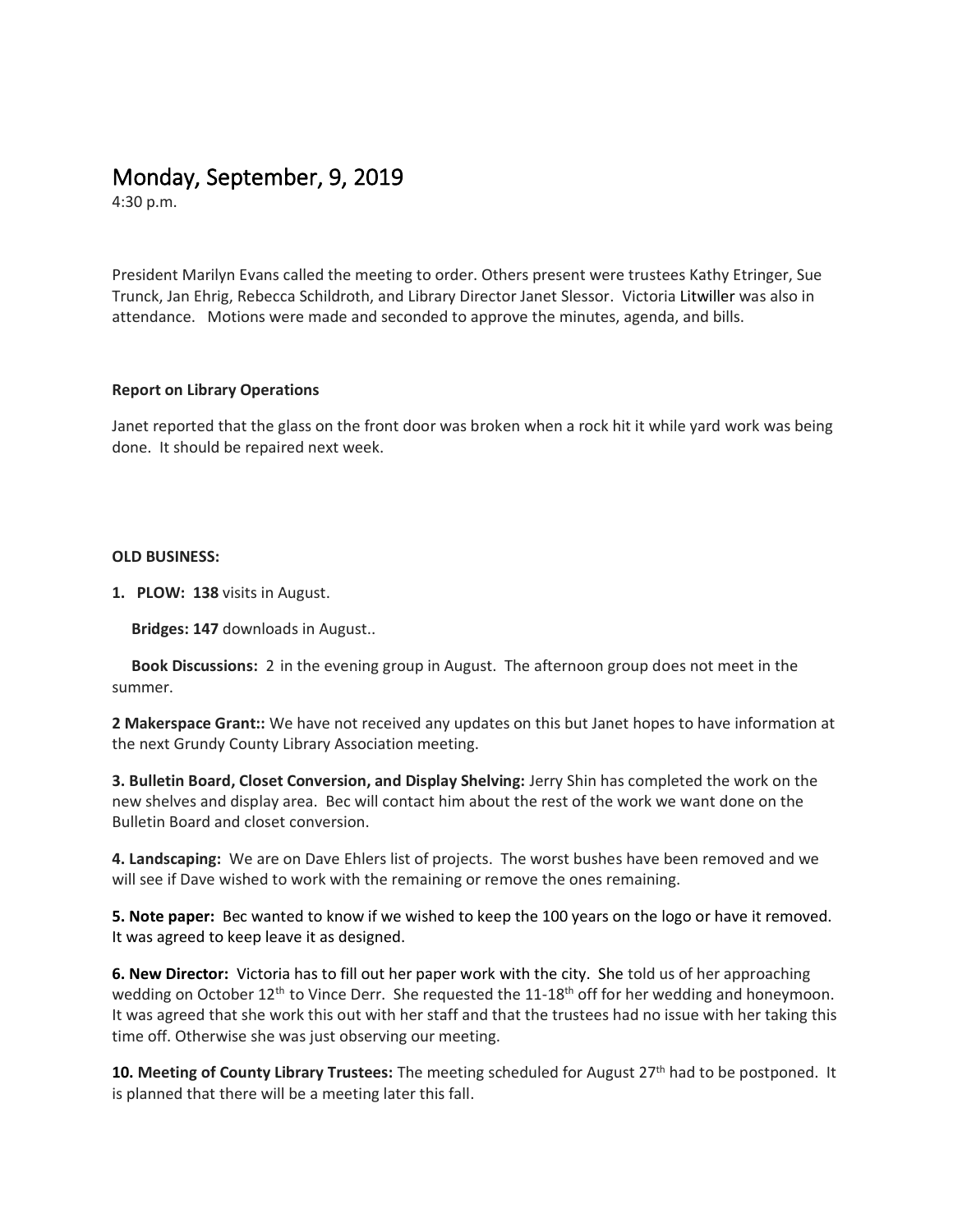

#### **New Business:**

**1. Handicapped parking**: It was agreed that we would take this request to the city council, in a written form, in hopes that we could have one parking place as this would us in compliance with **the ADA checklist.**

**2. Concrete 5 Website:** The state Library of Iowa has a new website platform for Plow. There are classes on how to use the website and transfer items from the old Plow website our library for this as the old version will not be supported in the future. Janet has signed up our library for the new website platform.

#### **Other Business:**

**1. Trustees:** Kathy and Sue have terms that will expire on December 31, 2019. Kathy will not run for reelection and Sue has not made the decision. Janet will post this on on Facebook and on a sign at the desk to see if anyone would see it and decide to run for the board. Papers were available at city hall and 10 signatures needed to be put on a petition and turned into the Grundy Co. Auditor by 5 p.m. on Sept. 19. If no one files, there could still be write in candidacy.

**3. Open house:** This will honor Janet and introduce Victoria to the community. We will hold an open house on the 28<sup>th</sup>.Kathy will make posters for this and Sue will distribute them. Bec, Sue, Marilyn, and Kathy will make snacks for the occasion.

Meeting was adjourned at 5:20

The next board meeting will be October 21, 2019, at 4:30 p.m.

Jan and Marilyn will ok bills on October 14<sup>th</sup>.

Respectfully submitted by Rebecca Schildroth, Secretary

## Monday October 21, 2019

4:30 p.m.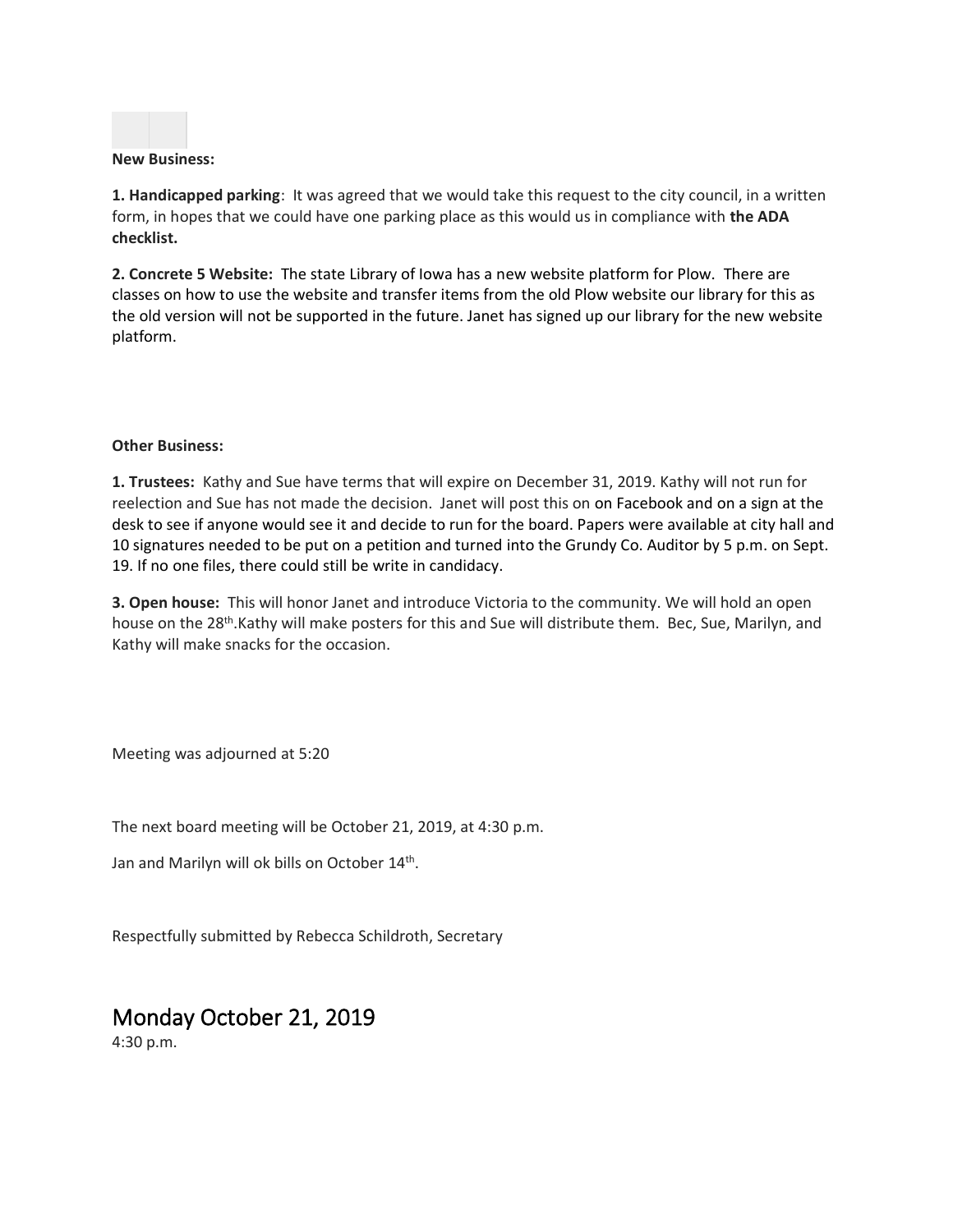President Marilyn Evans called the meeting to order. Others present were trustees Kathy Etringer, Sue Trunck, Jan Ehrig, Rebecca Schildroth, and Library Director Victoria Derr Motions were made and seconded to approve the minutes, agenda. The bills had been approved by Marilyn and Jan on the  $14<sup>th</sup>$ of October.

### **Report on Library Operations**

Victoria reported that she has updated Facebook with new information. She is sorting both the cake pan and puzzle collections. The items no longer being used will be disposed of in the near future. She is looking at a National Library Grant to have google interior shots made of our library. The Photos would then be available both on a Google page as well as the Google Maps Street View.

### **OLD BUSINESS:**

**1. PLOW: 120**visits in September.

**Bridges: 151** downloads in September

**Book Discussions**: Attendance was 8 in the afternoon and 7 in the evening group in September.

**2 Markerspace Grant::** We have not received any updates on this. Victoria will become familiar with this in the near future as it is hopped this will help attract new patrons.

**3. Bulletin Board and Closet Conversion:** After a bit of discussion it was moved by jan that we put the closet conversion on hold. The motion was seconded and passed unanimously. Jerry Shin should get to the Bulletin Boards soon.

**4. Landscaping:** We are on Dave Ehlers list of projects. We plan to work on this project over the winter and be able to implement it in the spring. We agreed that we want an estimated on both retaining wall work and ideas, and the replacement of landscaping in the front of the building.

**5. Note paper:** They are printed but not picked up at this time.

**6 Handicapped parking**: Victoria and Marilyn have both worked on this project and it is being presented to the city council. Our wish is to have the space van assessable.

#### **New Business:**

**1. Personal**: Our janitor has turned in her resignation. Victoria will post the listing Facebook, here at the Library, and at City Hall. The starting salary will be \$12.50 per hour with 3 hours of work time to be done twice a week. Victoria will put together a list of tasks to be completed each week.

**2. Staff Scheduling**: Victoria has set up a rotating schedule for everyone to work on Saturdays. It will be decided next meeting what hours we will be open Thanksgiving weekend. She will check with Julie at City Hall as to how to handle the time off taken for her wedding.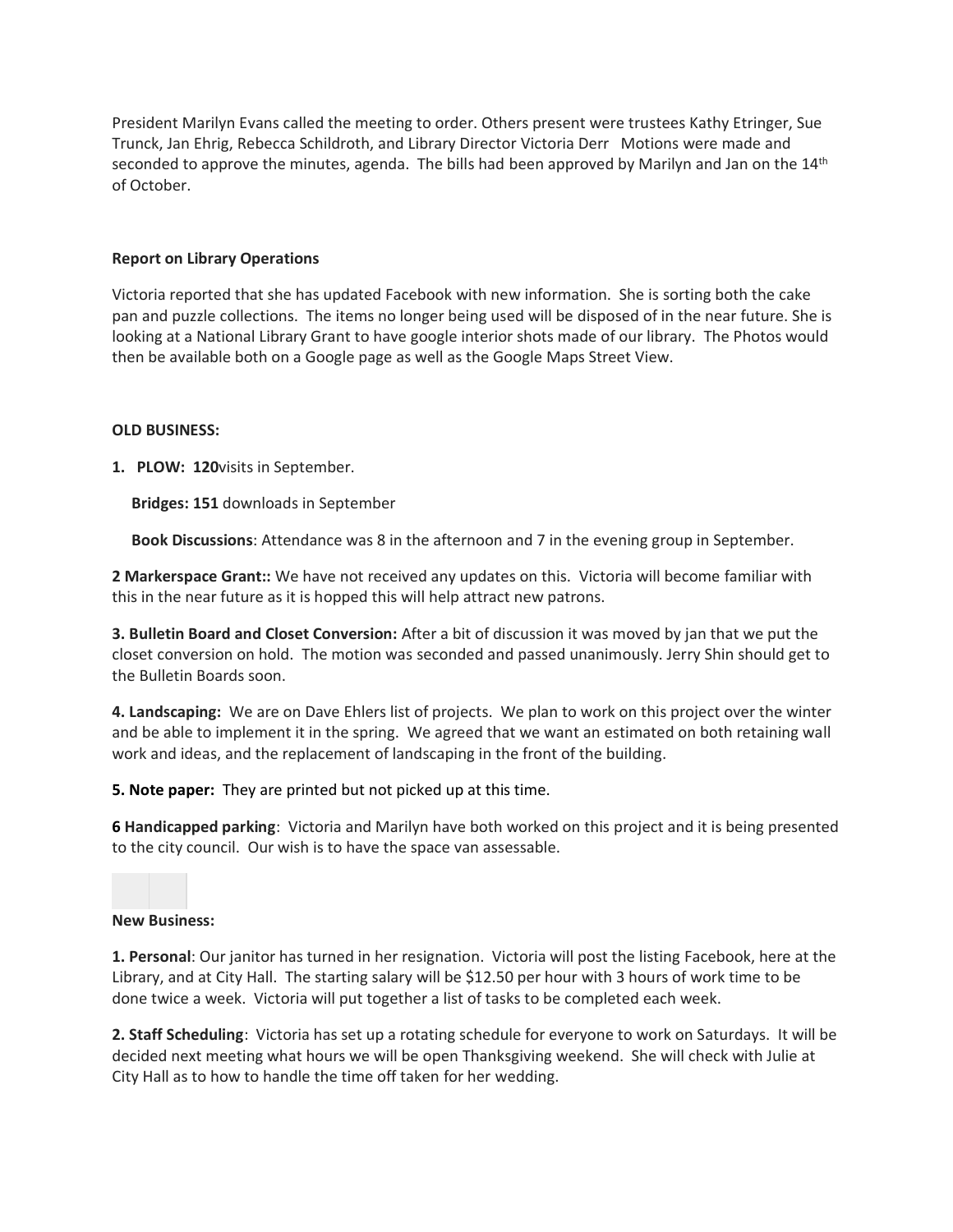**3. Computer Chairs for the Patrons:** Victoria proposed that we buy 5 new chairs at \$40 each for patron use at the computers using Enrich Iowa Funds. Bec made a motion to purchase these chairs. The motion was seconded and passed unanimously

**4. Halloween Costume Contest**: The Library will be open 5-6 pm on Thursday for Trick or Treat and a costume contest.

**5. Internet:** Victoria tried a free trail for increased speed. It was a success as currently when all the computers are used they becomes very slow. It will cost us an additional \$20 per month to increase the service speed. Jan moved that we increase our service and take the money from Gifts and Trust for the rest of the year to fund this expense. The motion was seconded and passed unanimously.

**6. Five Year plan**: The library needs to have a new written five year plan. Everyone is to work on ideas. Some suggestions are: to expand our Children's programs, install a nanny cam in the upper floor, buy a TV, and make some cozy corners in the library.

### **Other Business:**

**1. Trustees:** There are three persons running for the two open seats on the library board. Those running are Sue Trunk, Bonnie Shin, and Corissa Snider.

**2. Note:** Janet Slessor wrote a note of thanks for the gift from the trustees, and open house. Everyone thought our open house was well received by the community.

Meeting was adjourned at 5:32

The next board meeting will be November 11, 2019, at 4:30 p.m.

Respectfully submitted by Rebecca Schildroth, Secretary

## Monday November 18, 2019

**4:30 p.m.**

President Marilyn Evans called the meeting to order. Others present were trustees Sue Trunck, Jan Ehrig, Rebecca Schildroth, and Library Director Victoria Derr Motions were made and seconded to approve the minutes, agenda. The bills had been approved by Marilyn and Jan on the 11th of November.

#### **Report on Library Operations**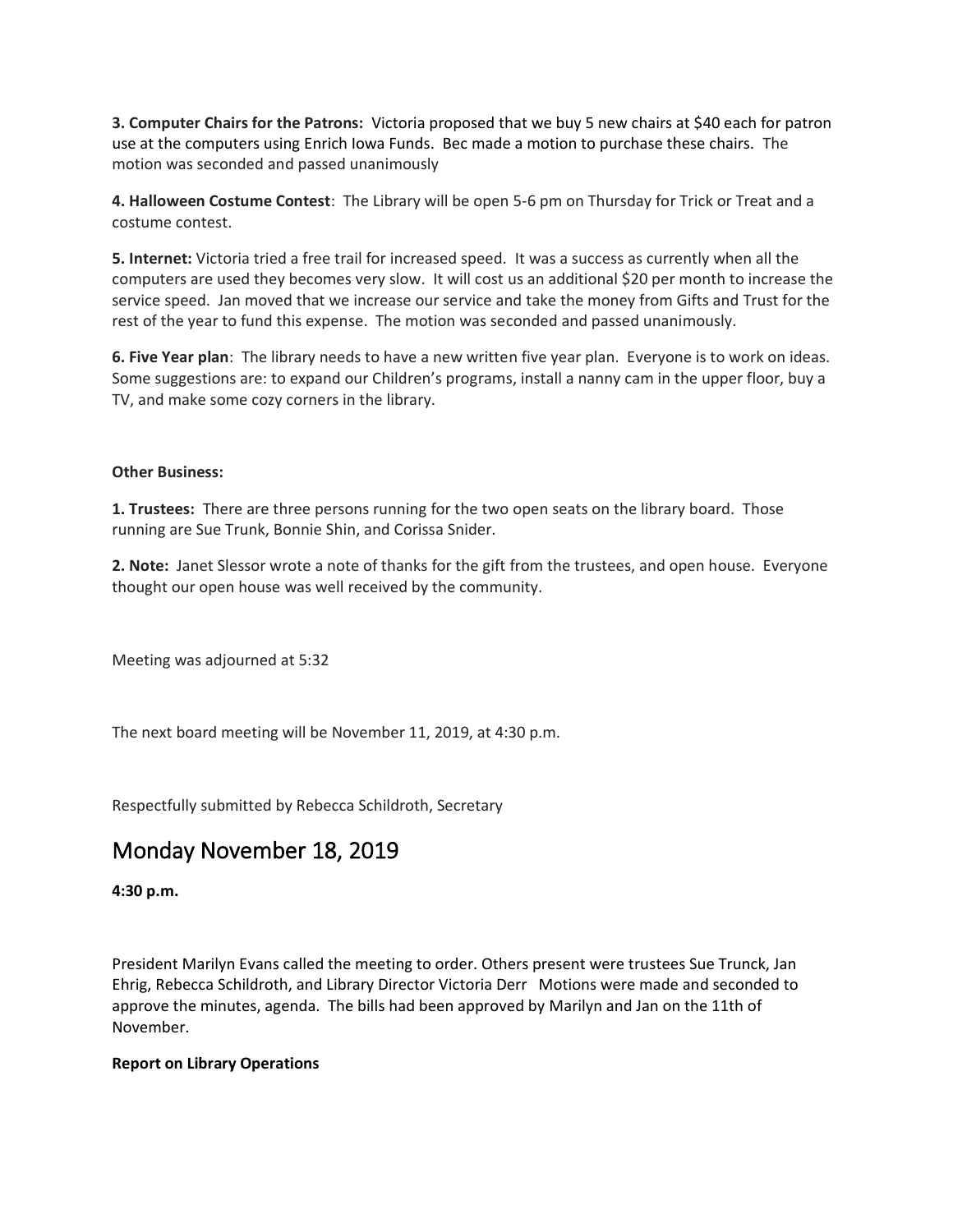Victoria reported that she has been sorting both the nonfiction collection. Books have not been checked out in six years or longer are being removed. The faster Wi-Fi is a big improvement.

The state Library has a program call WhoFi to monitor and track the number of devices on a wireless network. It provides statistics and easy to read reports. i

We have installed a patron counter in the entry.

#### **OLD BUSINESS:**

1. PLOW: 180 visits in October.

Bridges: 151 downloads in October.

Book Discussions: Attendance was 9 in the afternoon and 6 in the evening group in October.

2 Computer Chairs: The new chairs have been well received by staff and patrons.

3. Personal: Deeann Stice has started her position of cleaning. She is coming in two times a week.

4. Note paper: The note paper has been picked up from the printer.

5 Handicapped parking: City hall has approved our having a handicapped parking spot and they will do this in the spring.

6. Holiday Hours: Jan made the motion that in addition to being closed on Thanksgiving the library will be closed on Friday the 29 and open Saturday the 30 for the Thanksgiving weekend. The motion was seconded and passed unanimously.

7. Five Year plan: Victoria has been working on writing up our plan. When completed she will send out copies to the trustees. Items to be included are ways to expand the programing for children, and to start a once a week after school program for elementary school students.

We have one mini iPad and more devices of that nature will enhance our ability to attract students. The Edge assessment is done.

8. Landscaping: Jan reported she has consulted with Dave Ehlers and he will draw up a plan a for the west side of the building front and let us know what needs to be done with the retaining wall.

#### **New Business:**

1. E-Rate: Victoria informed us of this program. It is a school and library program that makes Internet access service more affordable. Congress mandated in 1996 that the Federal Communications Commission use federal finds to provide support to companies that give discounts to eligible school and libraries. She has started the paperwork for this rebate and we should qualify for a 70% discount. Most likely it will take until February or March to get this program in place. It is hoped that we will be able to increase our internet speed at that time.

2. Budget for year beginning July 1, 2020: Victoria has been working on this and asked our input on where to increase and decrease our expenditures. She will present this to the Reinbeck City Council. We wish her to give an explanation of the changes in allocations. The Trustees and Victoria feel this should prove helpful. The budget needs to be turned into the city by November 22.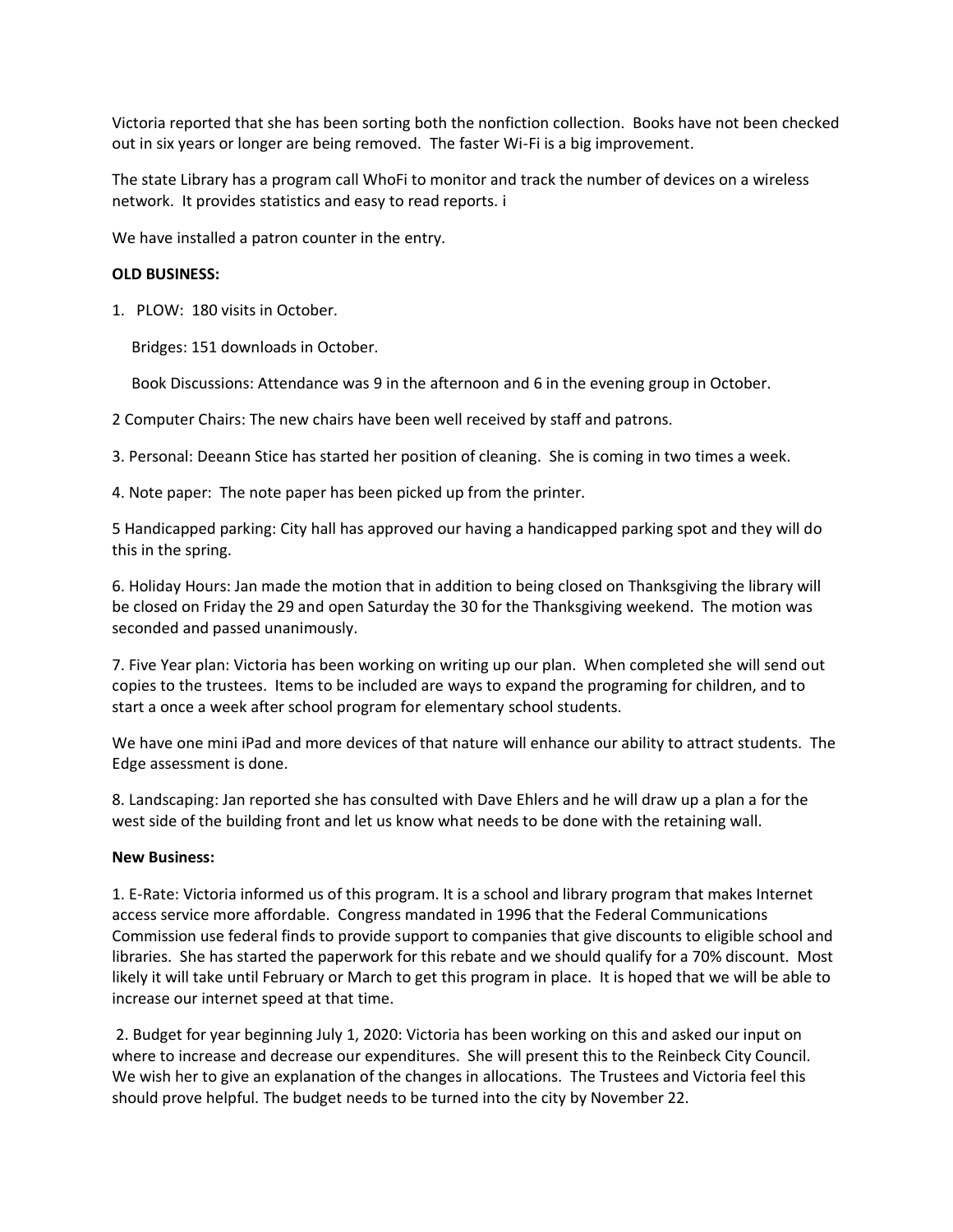3. Julia Witt Memorial: We have received \$1440 in memorial money. Victoria indicated she wishes to use it for some tables, chairs, and lamps for use in the young adult area of the library. This will be done by moving the nonfiction to the upper level and moving the young adult/juvenile section to the area that is currently nonfiction. A detailed plan for this expenditure will be in place before this project begins.

4. December Activities: Victoria is planning on a December open house with activities. She will e-mail the details for this to the Trustees at a later date.

5. IA Shares: Victoria informed us that IA Shares is a new delivery service of the State Library to provide a method of sending and receiving library materials between the public libraries. There will be no charge for this service. The service provides one day per week delivery to every public library in Iowa. Our day is Tuesday.

### **Other Business:**

Meeting was adjourned at 6:00

The next board meeting will be December 9, 2019, at 4:30 p.m.

Respectfully submitted by Rebecca Schildroth, Secretary

## Monday November 18, 2019

**4:30 p.m.**

President Marilyn Evans called the meeting to order. Others present were trustees Sue Trunck, Jan Ehrig, Rebecca Schildroth, and Library Director Victoria Derr Motions were made and seconded to approve the minutes, agenda. The bills had been approved by Marilyn and Jan on the 11th of November.

#### **Report on Library Operations**

Victoria reported that she has been sorting both the nonfiction collection. Books have not been checked out in six years or longer are being removed. The faster Wi-Fi is a big improvement.

The state Library has a program call WhoFi to monitor and track the number of devices on a wireless network. It provides statistics and easy to read reports. i

We have installed a patron counter in the entry.

#### **OLD BUSINESS:**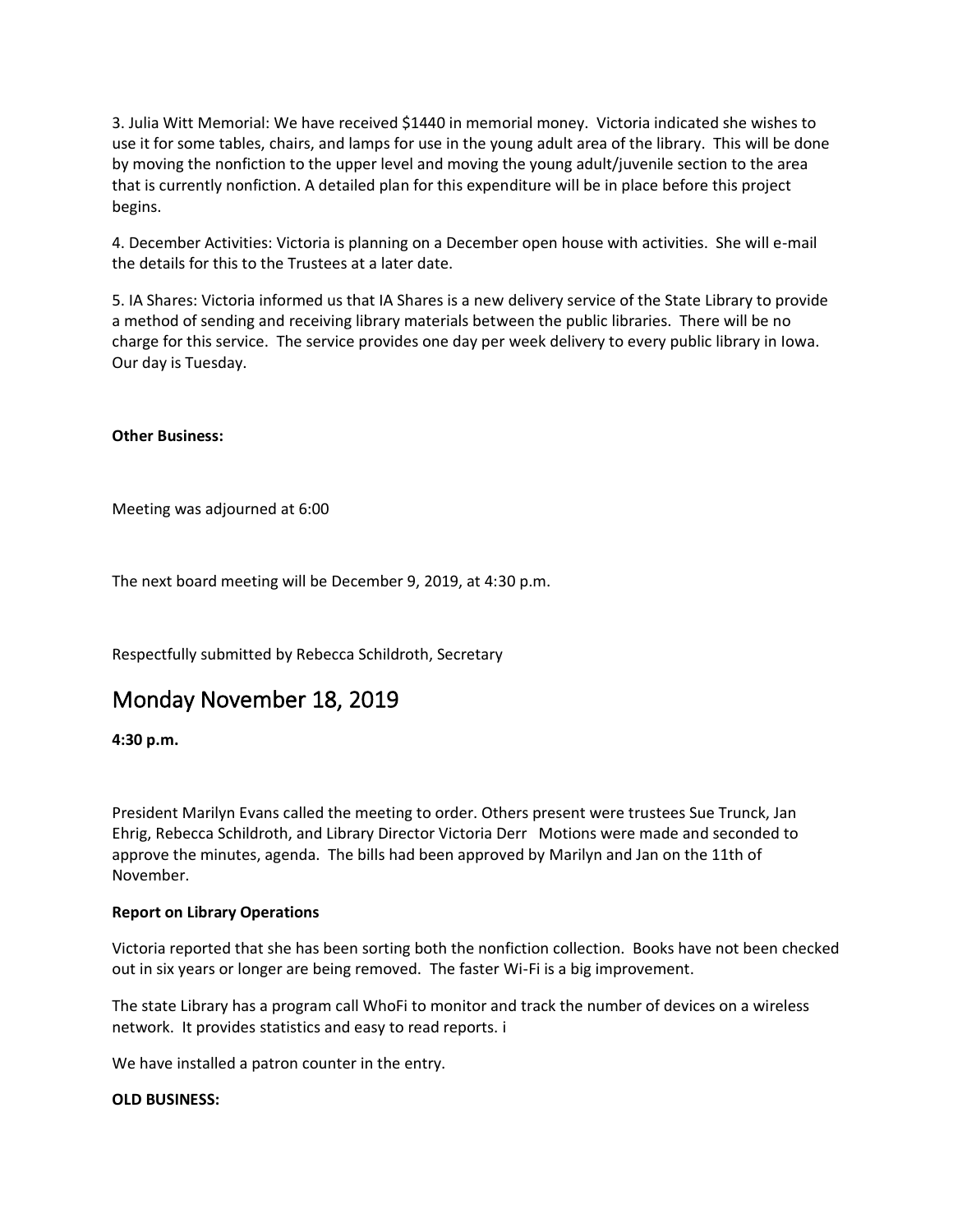1. PLOW: 180 visits in October.

Bridges: 151 downloads in October.

Book Discussions: Attendance was 9 in the afternoon and 6 in the evening group in October.

2 Computer Chairs: The new chairs have been well received by staff and patrons.

3. Personal: Deeann Stice has started her position of cleaning. She is coming in two times a week.

4. Note paper: The note paper has been picked up from the printer.

5 Handicapped parking: City hall has approved our having a handicapped parking spot and they will do this in the spring.

6. Holiday Hours: Jan made the motion that in addition to being closed on Thanksgiving the library will be closed on Friday the 29 and open Saturday the 30 for the Thanksgiving weekend. The motion was seconded and passed unanimously.

7. Five Year plan: Victoria has been working on writing up our plan. When completed she will send out copies to the trustees. Items to be included are ways to expand the programing for children, and to start a once a week after school program for elementary school students.

We have one mini iPad and more devices of that nature will enhance our ability to attract students. The Edge assessment is done.

8. Landscaping: Jan reported she has consulted with Dave Ehlers and he will draw up a plan a for the west side of the building front and let us know what needs to be done with the retaining wall.

#### **New Business:**

1. E-Rate: Victoria informed us of this program. It is a school and library program that makes Internet access service more affordable. Congress mandated in 1996 that the Federal Communications Commission use federal finds to provide support to companies that give discounts to eligible school and libraries. She has started the paperwork for this rebate and we should qualify for a 70% discount. Most likely it will take until February or March to get this program in place. It is hoped that we will be able to increase our internet speed at that time.

2. Budget for year beginning July 1, 2020: Victoria has been working on this and asked our input on where to increase and decrease our expenditures. She will present this to the Reinbeck City Council. We wish her to give an explanation of the changes in allocations. The Trustees and Victoria feel this should prove helpful. The budget needs to be turned into the city by November 22.

3. Julia Witt Memorial: We have received \$1440 in memorial money. Victoria indicated she wishes to use it for some tables, chairs, and lamps for use in the young adult area of the library. This will be done by moving the nonfiction to the upper level and moving the young adult/juvenile section to the area that is currently nonfiction. A detailed plan for this expenditure will be in place before this project begins.

4. December Activities: Victoria is planning on a December open house with activities. She will e-mail the details for this to the Trustees at a later date.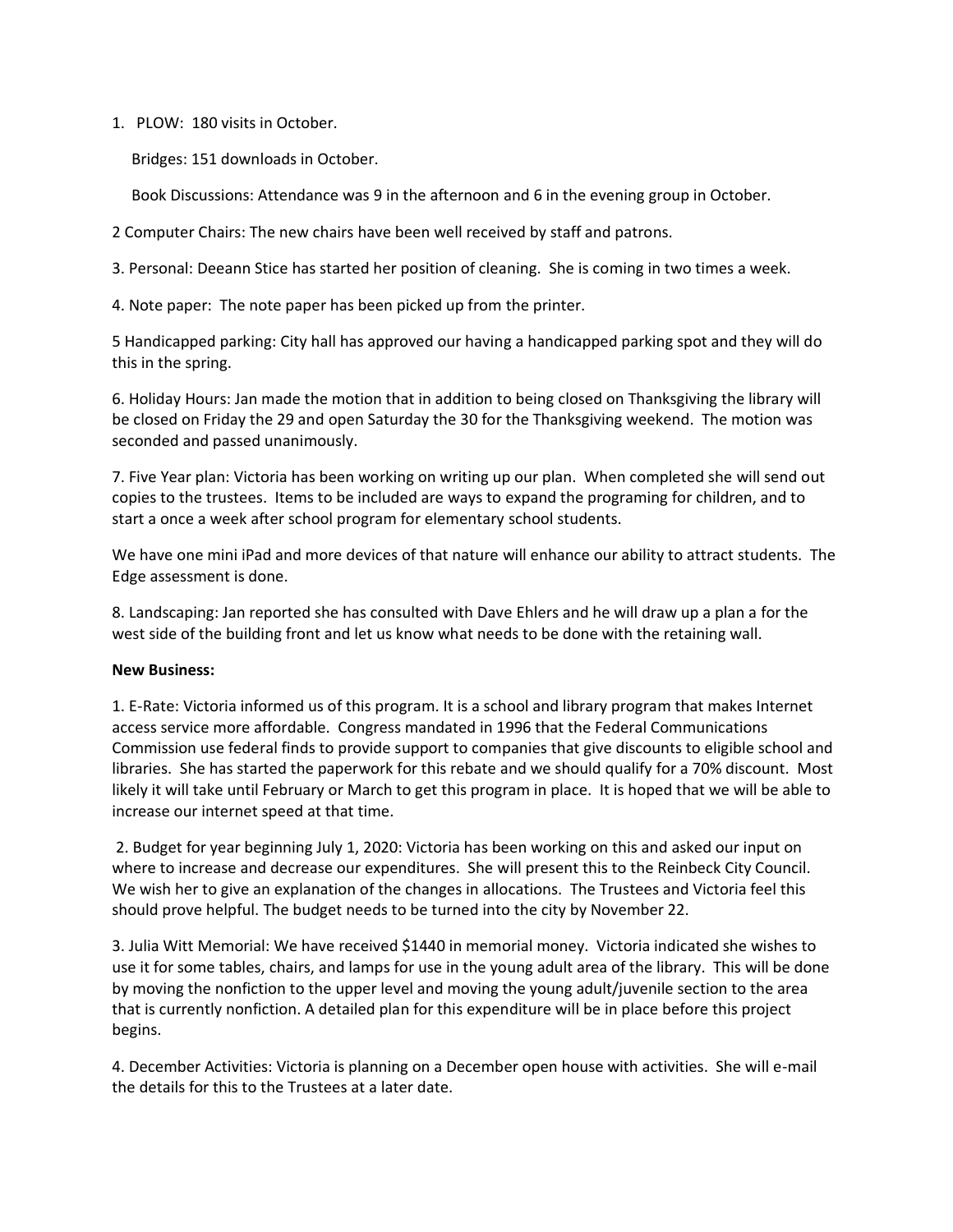5. IA Shares: Victoria informed us that IA Shares is a new delivery service of the State Library to provide a method of sending and receiving library materials between the public libraries. There will be no charge for this service. The service provides one day per week delivery to every public library in Iowa. Our day is Tuesday.

### **Other Business:**

Meeting was adjourned at 6:00

The next board meeting will be December 9, 2019, at 4:30 p.m.

Respectfully submitted by Rebecca Schildroth, Secretary

## Reinbeck Public Library

## Board Meeting

## Monday January 13, 2020

## 4:30 pm

President Marilyn Evans called the meeting to order. Others present were trustees Sue Trunck, Jan Ehrig, Rebecca Schildroth, Bonnie Shinn, and Library Director Victoria Derr Motions were made and seconded to approve the minutes, agenda.

### **Report on Library Operations by Director**

The budget looks good with the exception of salaries. Janet Slessor, our former director, took five weeks of accumulated vacation salary and that was not a planned salary expenditure when the budget was summited this past year. It will be almost doable to keep this expense within our budget.

Ray Ramnfeldt will be donating a history book each month. Additionally Ray has said he is willing to teach cribbage if we supply the cribbage boards. The idea is favorable and boards will be purchased if we cannot find patrons willing to donate.

The Christmas open house was a success as almost 50 kids were in attendance and we had 98 people attend.

Victoria is working on a Valentine Party.

### **OLD BUSINESS:**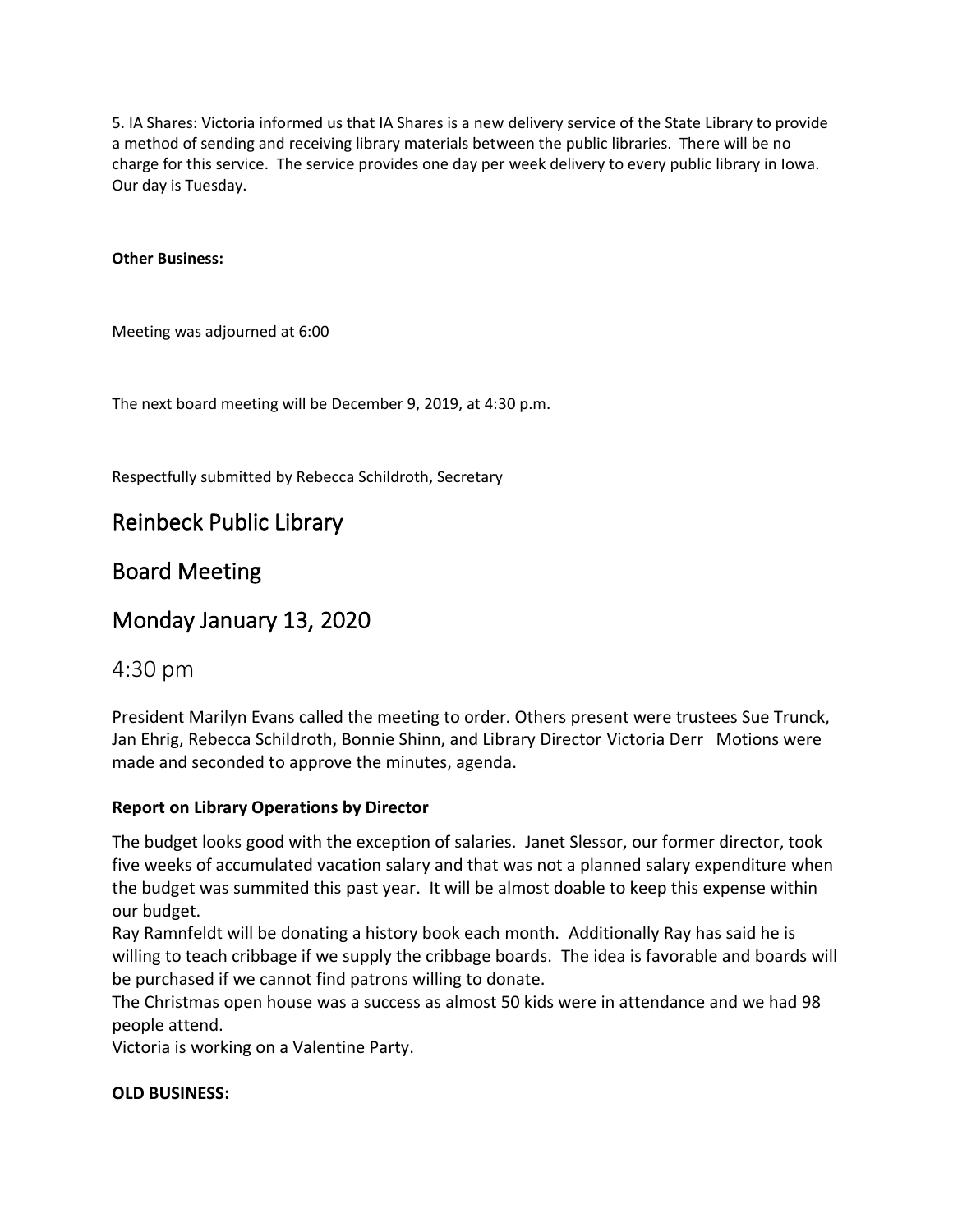**1. PLOW: 119** visits in November. **Bridges: 149** downloads in November. **Book** 

**Discussions: 15** in attendance in the afternoon group, and **5** the evening group.

**2. Five Year Plan:** Jan made the motion that we approve the five year plan as presented to the board. The motion was seconded. All Trustees voted favorably.

**3. Landscaping:** Jan reported that Dave Ehlers is working on this project but has yet to get it to her.

**4. Coffee Bar:** Victoria reported Jill, of Moeller and Walter, has drawn up a plan. It had been sent to the Trustees to look at ahead of the meeting. It is a basic counter with cabinets underneath. As it is over \$1000 we will need another quote before proceeding. This plan did not include a sink and the trustees requested that this be added to the project.

### **NEW BUSINESS:**

**1. Accreditation:** Victoria is working on our accreditation that is due to the State Library of Iowa by February 28, 2020. It is almost completed. She needs to have Trustees look into on line education opportunities put on by the State Library of Iowa. One is coming up on Tuesday. Victoria has formulated the following: Disaster Preparation and Recovery Policy, Display Case Policy, Incident Report, Reinbeck Public Library Bulletin Board Policy, Overdue Item Letter, Reinbeck Public Library Customer Service Policy, and a suggested Reinbeck Public Holiday Document. Some suggestions were made and we will vote on this at our next meeting. **2. New Director Certification:** The State Library of Iowa will not be offering this until next year as they are revamping the program.

**3. Furnace:** In December T. J. Hoien Plumbing did some work on our humidifiers. It was not done correctly as we had a water leak. They fixed the problem and we were given a new humidifier. We have two furnaces and the older one is showing a lot of age. It was suggested that we look into having it replaced.

### **OTHER BUSINESS:**

**1. Summer Reading Program:** The theme is Imagine Your Story. Victoria, along with Ann Ray and Cherrie are working on this.

Meeting was adjourned at 5:40.

The next board meeting will be February 10, 2020 at 4:30 p.m. Respectfully submitted by Rebecca Schildroth, Secretary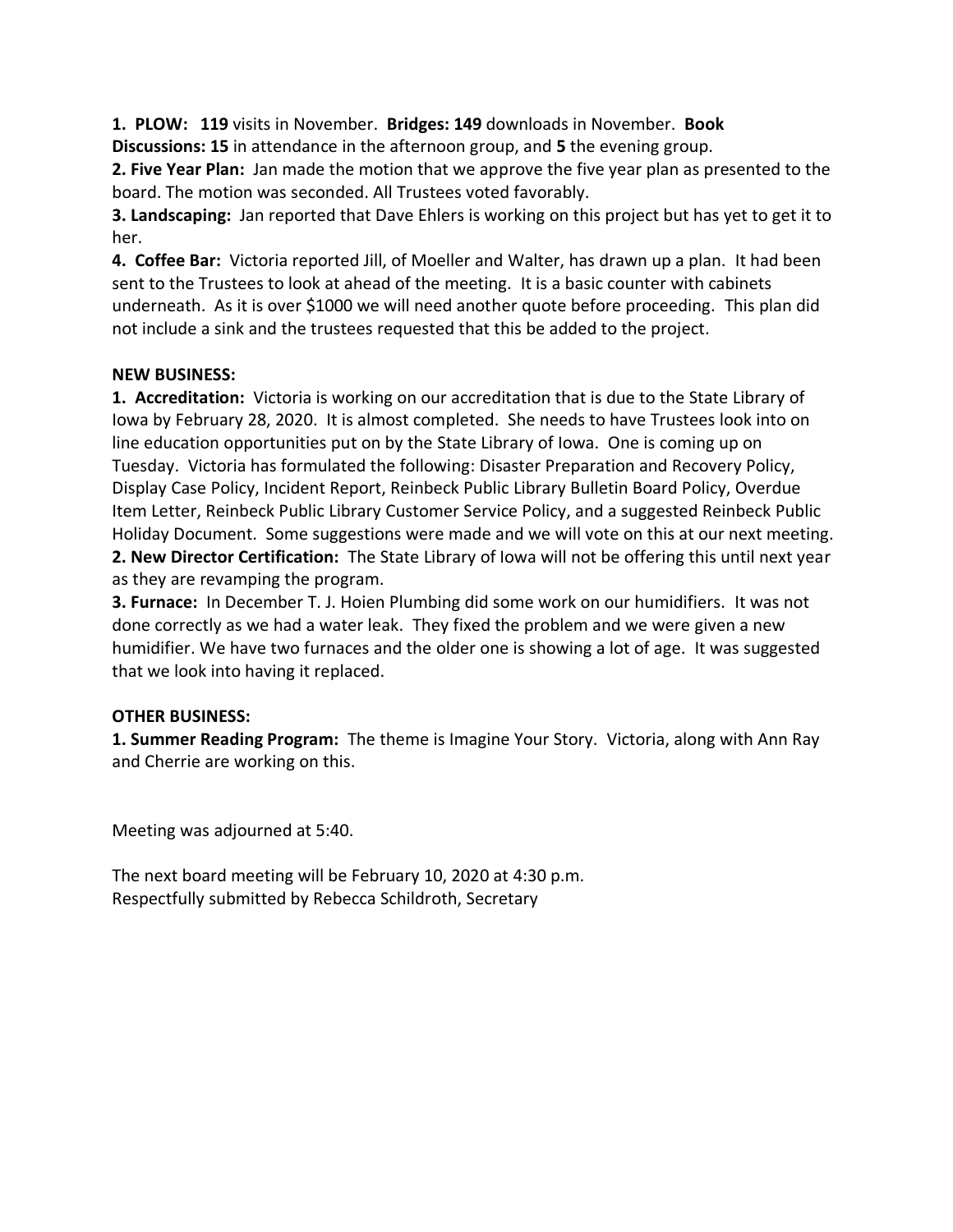# Reinbeck Public Library

## Board Meeting

# Monday February 10, 2020

## 4:30 pm

President Pro tem, Rebecca Schildroth, called the meeting to order. Others present were trustees Sue Trunck, Jan Ehrig, Bonnie Shinn, and Library Director Victoria Derr Motions were made and seconded to approve the minutes, agenda.

Report on Library Operations by Director

Victoria stated that she is working to make a 3-D model of an idea for future utilization of the library building. It is hoped that the space could be used more effectively.

The sale of unused books has gone well. Over \$300 has been taken in as donations. The Julia Witt memorial monies is now at \$1800.

Grundy County Library meeting for trustees will be in April.

The summer reading program will be in June and the first week in July.

### OLD BUSINESS:

1. PLOW: 119 visits in January. Bridges: 149 downloads in January. Book Discussions: 15 in attendance in the afternoon group, and 5 the evening group.

2. Accreditation and Five Year Plan: Victoria stated that 24 people answered the survey. The conclusions are that classes on technology, and usage of a smart phone and iPad are of interest. DVD check out could be longer.

Rebecca made the motion to try 2 day checking out for three months and then assessing how this is working. Check out will be limited to two adult and two youth DVDs. The motion was seconded. All Trustees voted favorably.

Sue made the motion that we formally adopt the city policy on personal. The motion was seconded. All Trustees voted favorably. These changes and additions were necessary for the accreditation. Bonnie moved that we accept this accreditation plan as it is slightly changed from the one we approved last month. The motion was seconded. All Trustees voted favorably.

3. Landscaping: Jan reported that Dave Ehlers wished to know if we wanted to remove the bushes on the west side of the front entry. Rebecca moved that we ask him to draw up a plan with the bushes removed. The motion was seconded. All Trustees voted favorably.

4. Coffee Bar: Victoria will be working on this in the near future.

5. Valentine Parry: Sue and Bonnie will help with the parry. Jan and Rebecca will bring cookies.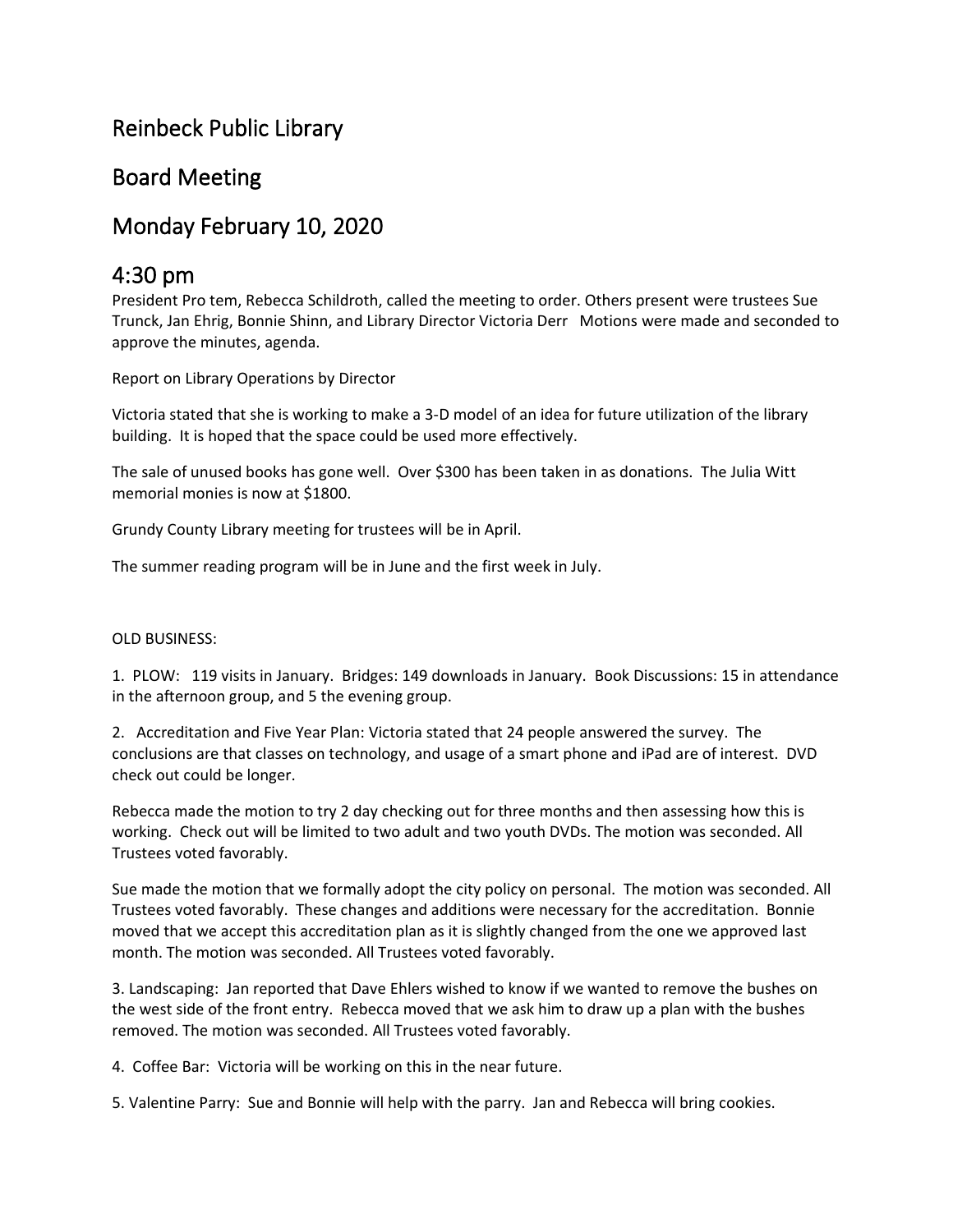6. E Rate: In March we should find out if we get the state of Iowa funds for this service. It is anticipated this will cut our internet service cost by 60 to 70 percent.

NEW BUSINESS:

1. Cribbage Class: Ray Rannfeldt will begin the class on Saturday February 15th. It will be held from 11 to 12. Depending to the interest of individuals the class time could change.

OTHER BUSINESS:

None

Meeting was adjourned at 5:40.

The next board meeting will be March 9, 2020 at 4:30 p.m.

Respectfully submitted by Rebecca Schildroth, Secretary

## Reinbeck Public Library

## Board Meeting

Monday March 9, 2020

## 4:30 pm

President, Marilyn Evans, called the meeting to order. Others present were trustees Sue Trunck, Jan Ehrig, Bonnie Shinn, Rebecca Schildroth, and Library Director Victoria Derr Motions were made and seconded to approve the minutes, bills, and agenda.

### **Report on Library Operations by Director**

Victoria has been working to make a 3-D model of an idea for future utilization of the library building. It is hoped that the space could be used more effectively. We were able to look at them at this time.

She was able to get Alliant Energy to put us on budget payments. They will be \$385 per month. The Valentine Party was a success with 41 in attendance.

Victoria will add a protocol for epidemics.

### **OLD BUSINESS:**

**1. PLOW: 120 visits** in February. **Bridges: 130** downloads in February. **Book Discussions: 8** in attendance in the afternoon group, and **5** the evening group.

**2. Bridges:** Victoria stated that she has renewed of contract as it will be up the end of March.

**3. Spring Break Activities:** On Tuesday March 17<sup>th</sup> we will host a St Patrick's Day Party from 5:30 to 6:30. Bonnie volunteered to help. Victoria also will have some spring break activities.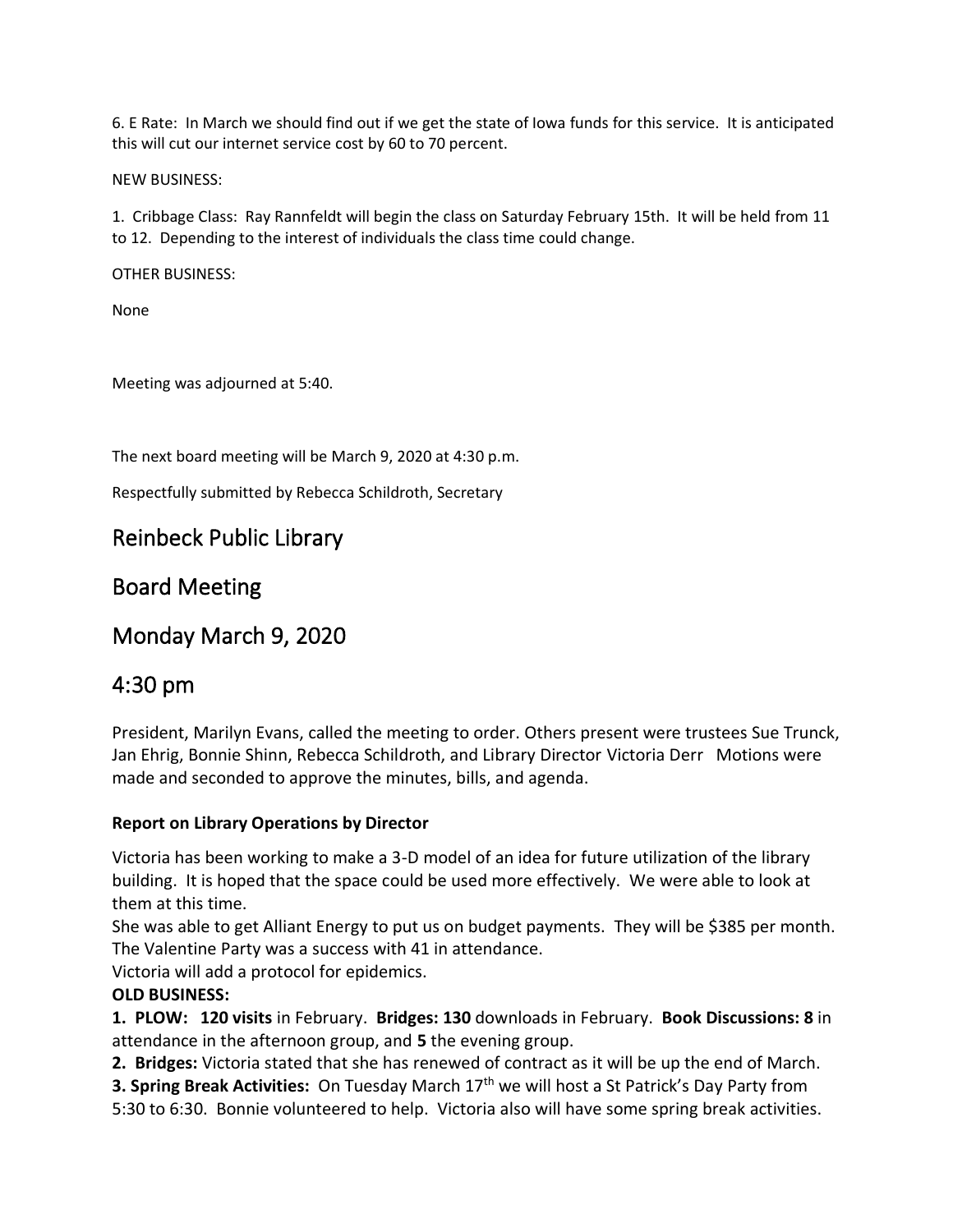**4. Summer Reading:** Victoria has Pro Jousters coming on the 8th of June for our kick off and the Blank Park Zoo on June 19<sup>th</sup>. There will be 4 weeks of programs.

**5. Landscaping:** Jan reported that Dave Ehlers wished to know if we wanted to remove the bushes on the west side of the front entry. Rebecca moved that we ask him to draw up a plan with the bushes removed. The motion was seconded. All Trustees voted favorably.

**4. Coffee Bar:** Victoria is still working on a quote for a sink and another bid.

**6. Board Credit Webinar:** Board trustees are asked to view this webinar for our continuing education.

## **NEW BUSINESS:**

**1. Accreditation:** Victoria has the paperwork done. Accreditation needs to be renewed every three years.

**2. Webinars**: Victoria is signed up for a grant writing webinars. She hopes to be able to preserve and display some of the original papers about the forming of our library.

**3. Passports:** The County has asked if the libraries would like to take over this task. It would provide some income. Board trustees asked that she look into the feasibility of doing this service.

### **OTHER BUSINESS:**

None

Meeting was adjourned at 5:10.

The next board meeting will be April 13, 2020 at 4:30 p.m. Respectfully submitted by Rebecca Schildroth, Secretary

# Reinbeck Public Library

# Board Meeting

# Monday April 13, 2020

# 4:30 pm

President, Marilyn Evans, called the meeting to order. Others present were trustees Sue Trunck, Jan Ehrig, Rebecca Schildroth, and Library Director Victoria Derr Because of Iowa state regulation on the Corvid 18 we elected to have a Zoom meeting. Motions were made and seconded to approve the minutes, bills, and agenda. Jan and Marilyn will look over the bills in the coming days.

### **Report on Library Operations by Director**

Victoria stated that our daily circulation has been in the 35 to 38 items. Or about at normal levels. The system in place for patrons to call in and have their books packed for pickup in the entry is working well. The staff and Victoria have been doing a big overhaul of nonfiction and some extra cleaning and organization. Additionally they are looking at ways to change the Summer Reading Program to fit the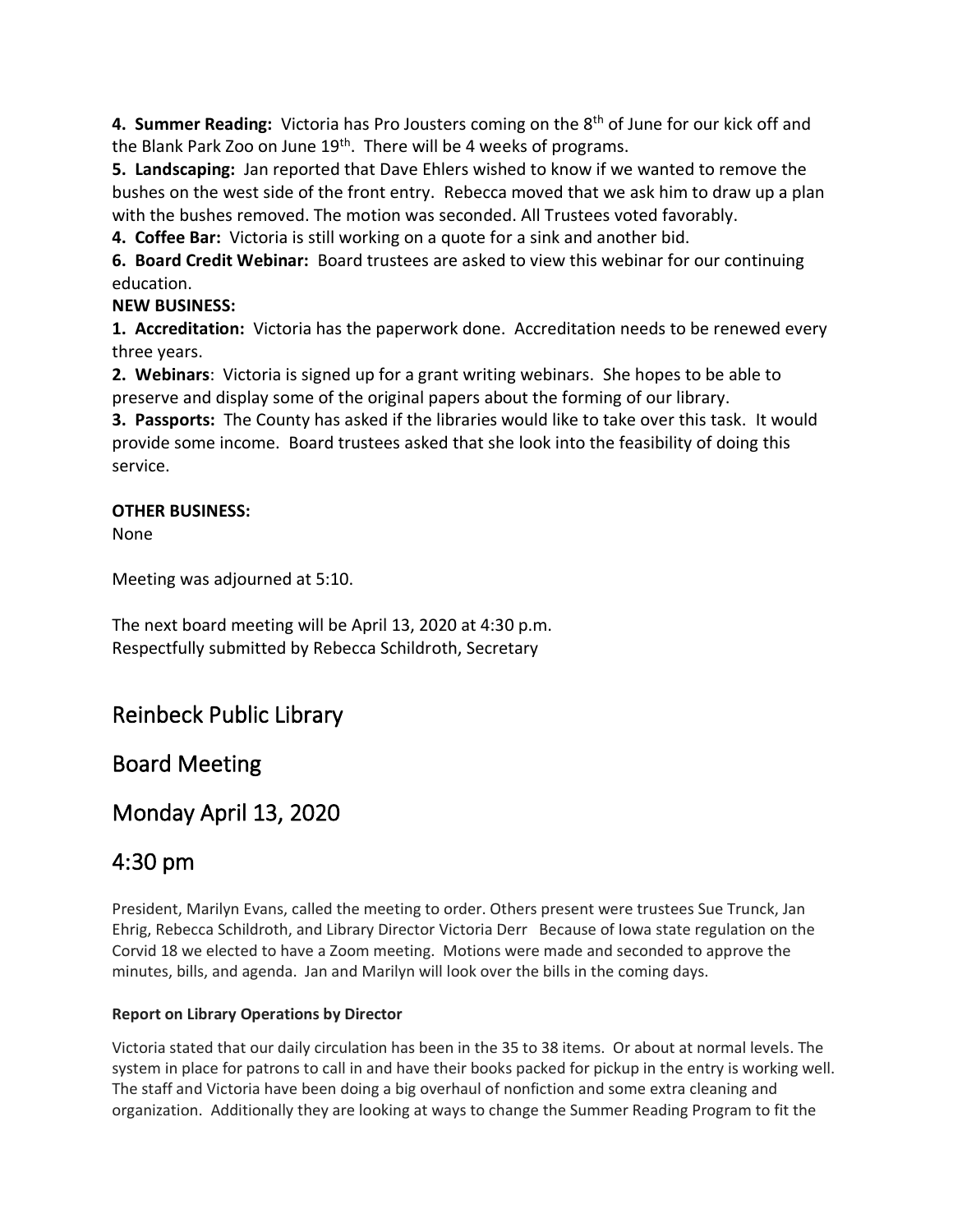anticipated new state guidelines. Teachers have asked about what books are available to use for their classes. Every effort will be done to help them with their online classrooms.

### **OLD BUSINESS:**

**1. PLOW: 155 visits** in March. **Bridges: 155** downloads in March. **Book Discussions:** are suspended until it is safe to resume..

**2. Quarantine Operations:** Victoria stated that temperatures are being taken daily. Counters and such are wiped down each day.

**3. Coffee Bar/Bulletin Boards:** Victoria has not been able to get a quote on a small sink nor other work we wish to accomplish..

**4. Board Credit Webinar:** Jan, Marilyn and Bec have each viewed the webinar that was suggested we listen to from the State Library of Iowa web pages.

### **NEW BUSINESS:**

**1. End of Quarantine – April 30th:** Victoria has suggested that when the quarantine is lifted we will implement a daily morning sanitation cleaning, limit the number of people in the library, and continue the use of entry way pickup for the patrons wishing to do this. She will look for state guidance and community input on how best to ease the transition.

#### **OTHER BUSINESS:**

None

Meeting was adjourned at 4:57.

The next board meeting will be May 11, 2020 at 4:30 p.m.

Respectfully submitted by Rebecca Schildroth, Secretary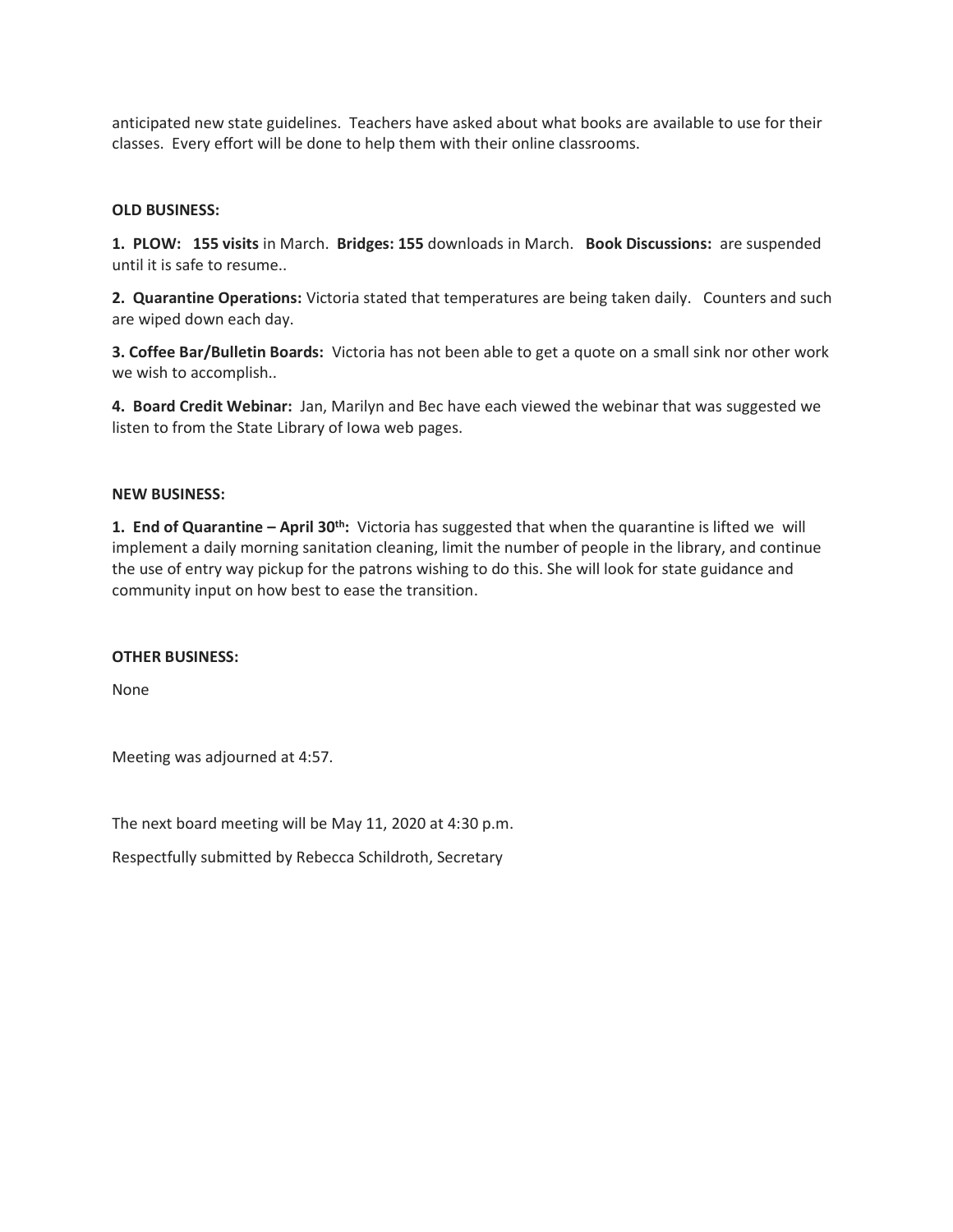# Reinbeck Public Library

# Board Meeting

# Monday May 11, 2020

# 4:30 pm

President, Marilyn Evans, called the meeting to order. Others present were trustees Sue Trunck, Jan Ehrig, Bonnie Shinn, Rebecca Schildroth, and Library Director Victoria Derr. This was a combination meeting as two trustees attended by Zoom and the others were present at the library. Motions were made and seconded to approve the minutes, bills, and agenda.

## **Report on Library Operations by Director**

Victoria stated that our building insurance has gone from \$2758 to \$3702 for the coming year. Jan made the motion we amend the 2020 budget to include this amount. Bonnie seconded the motion. All Trustees voted favorably. We will be able to come in just under budget for the year ending June 30<sup>th</sup>. The additional salary/vacation expense incurred from paying Janet \$6889.13 in vacation salary was unexpected by the board. We have been approved for the e-rebate program. \$1320 is the fastest RTU rate for one year. The state will pay \$792 of this amount. Our cost for next year will be \$528. Victoria has talked with city hall and it is hoped that our handicap parking is soon in place.

### **OLD BUSINESS:**

**1. PLOW: 335 visits** in April. **Bridges: 153** downloads in April. **Book Discussions:** are suspended until it is safe to resume..

**2. Quarantine Operations:** Victoria stated that we opened the library on Monday May 4<sup>th</sup> from the hours of 11am-5pm. The plan is to only allow 15 people into the library at one time, and possibly have hand sanitizer (If we can get some or make some). All staff will have masks (I'm going to ask Pat Shutters if she will make us some) and we will separate out the computer stations. We will continue doing curbside pickup for those who want it. We will continue to disinfect surfaces daily and keep the library clean. Masks are optional. There have been 5-10 people in most days.

**3. Coffee Bar/Bulletin Boards:** Victoria has not been able to get a quote on a small sink nor other work we wish to accomplish..

**4. Landscaping:** Rebecca made the motion to spend up to \$2500 on new landscaping and retaining wall rework to the west side of the front of the building. The funds should be used from our money in CDs. She suggested that we take a closer look at the plants and numbers in the proposal. Marilyn seconded the motion. All Trustees voted favorably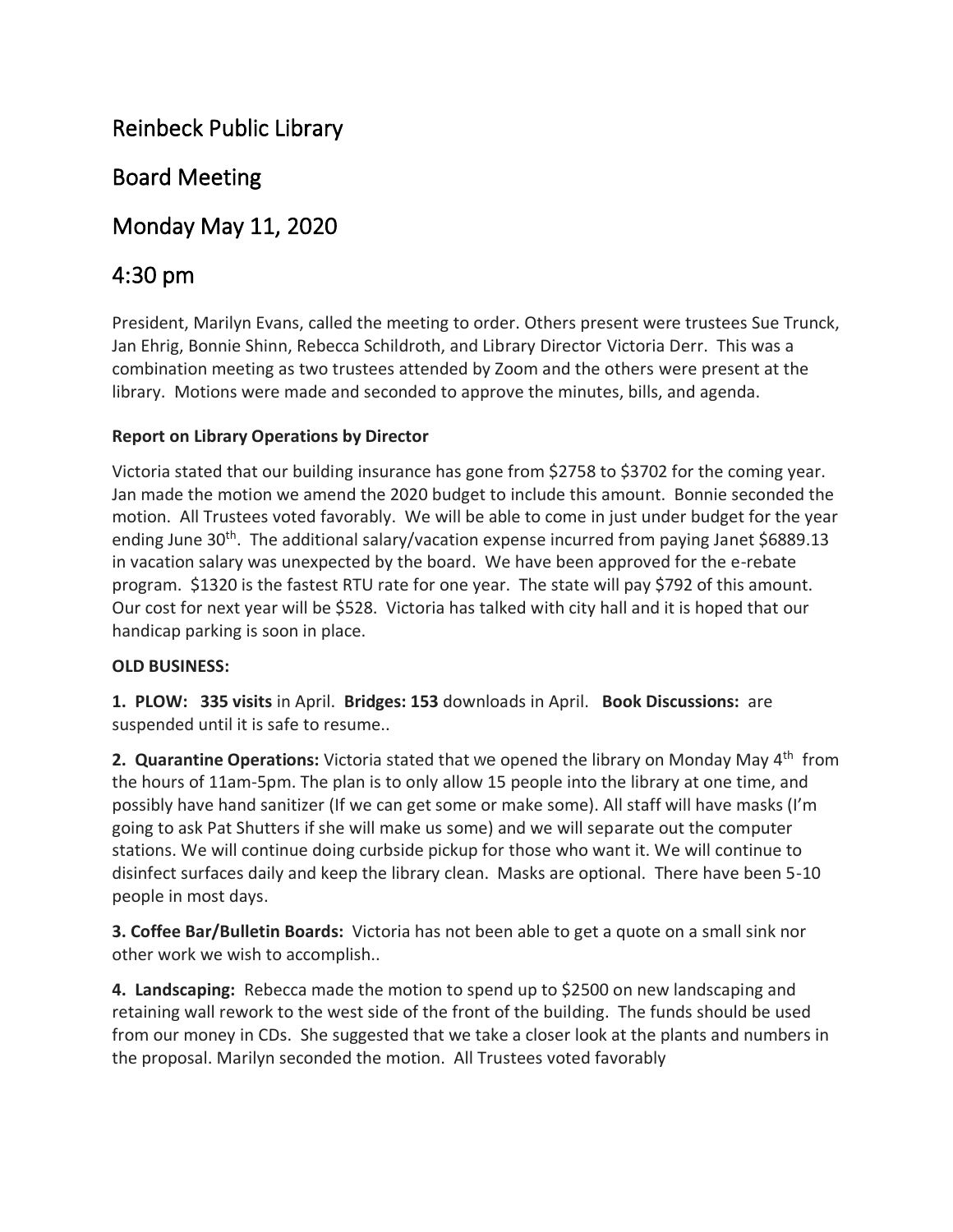### **NEW BUSINESS:**

**1. Summer Reading Program:** Cherrie is working on crafts kits for kids and Victoria is looking at getting permits from publishers to do some on line reading. Jester puppets is filming a 45-60 minute program that will cost us \$250 to use. We will not be spending as much on this program this year. It is hoped that we can keep and attract kids for this year's programs.

### **OTHER BUSINESS:**

None

Meeting was adjourned at 4:57.

The next board meeting will be June 8, 2020 at 4:30 p.m.

Respectfully submitted by Rebecca Schildroth, Secretary

## Reinbeck Public Library

## Board Meeting

## Monday June 8, 2020

# 4:30 pm

President, Marilyn Evans, called the meeting to order. Others present were trustees Sue Trunck, Jan Ehrig, , Rebecca Schildroth, and Library Director Victoria Derr. This was a combination meeting as two trustees attended by Zoom and the others were present at the library. Motions were made and seconded to approve the minutes, bills, and agenda.

### **Report on Library Operations by Director**

Victoria stated that she picked up a free display for magazines and has painted it and now has this project completed. The handicapped parking on Blackhawk Street is completed.

### **OLD BUSINESS:**

**1. PLOW: 342 visits** in May. **Bridges: 138** downloads in May. **Book Discussions:** are suspended until it is safe to resume..

**2. Budget:** Victoria stated that we will end the year under budget. It has taken work on her part to do this as Janet's vacation salary was not budgeted.